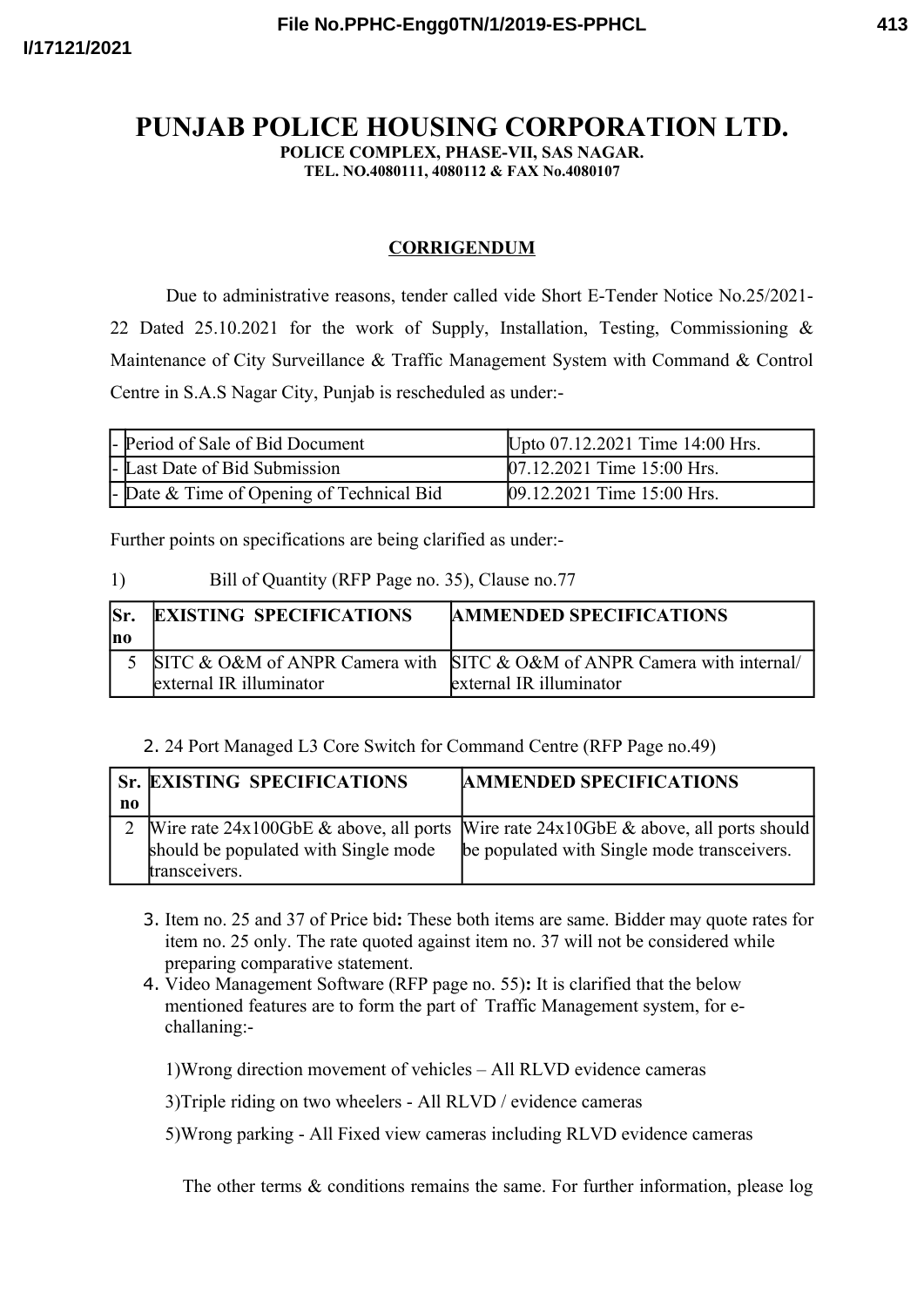on to www.eproc.punjab.gov.in

**MANAGING DIRECTOR**